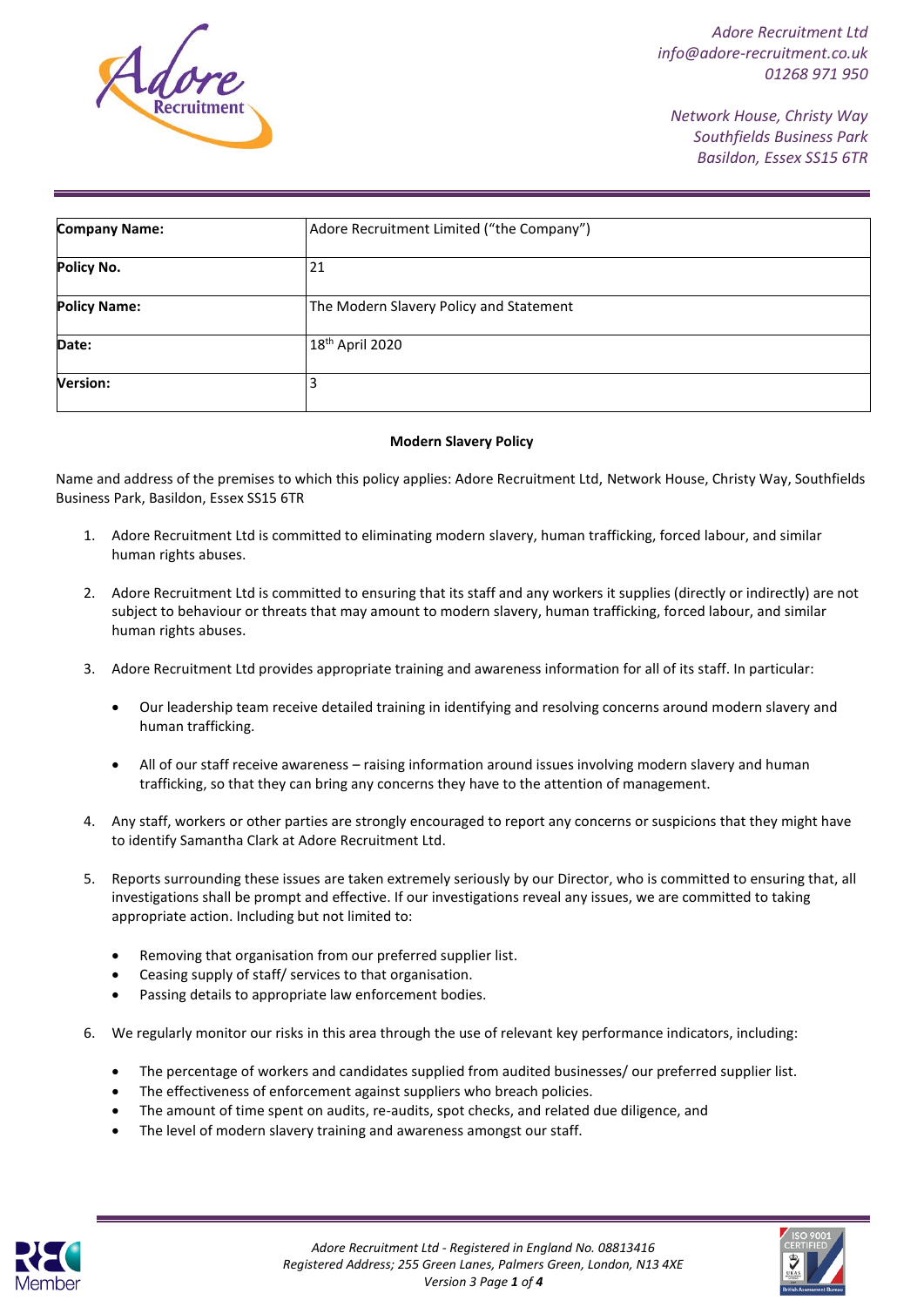

*Network House, Christy Way Southfields Business Park Basildon, Essex SS15 6TR*

- 7. As part of our efforts in this area, we publish a modern slavery statement on an annual basis.
- 8. We would also recommend reading this in conjunction with our policies, including our:
- Anti bribery / corruption policy.
- Whistleblowing policy.

This policy was adopted on 18<sup>th</sup> July 2020 after being agreed by our board directors. It is reviewed annually.

### **Modern Slavery Statement**

This statement is made as part of Adore Recruitment Ltd commitment to eliminating the exploitation of people under the Modern Slavery Act 2015 (the Act). It summarises how Adore Recruitment Ltd operates, the polices and processes in place to minimise the possibility of any problems, any risks we have identified and how we monitor them, and how we train our staff.

This statement is published in accordance with section 54 of the Act, and relates to the financial year April 2019 to March 2020. It was approved by the board directors on 18<sup>th</sup> April 2020.

W/

**Samantha Clark Director**

### **1 Our Business**

Adore Recruitment Ltd is a limited company operating in the recruitment sector. We provide introduction services and supply temporary workers in all business sectors, specialising in the Sales, Engineering, Clerical, Industrial and Warehouse sectors including GLAA regulated sectors.

Adore Recruitment Ltd is an independent business.

### **1.1 Who we work with**

All of the hirers that we work with, and all of the work-seekers we provide, are known to and identified by our staff**.** All of the temporary workers we supply are identified by our staff**.** We do not supply work-seekers to hiring companies through from any intermediaries.

The hiring companies that we work with are located in the UK. The workers we supply live in UK.

### **1.2 Other relationships**

As part of our business, we also work with the following organisations:

- The Recruitment and Employment Confederation [\(www.rec.uk.com\)](http://www.rec.uk.com/)
- The Gangmasters & Labour Abuse Authority

In addition, Adore Recruitment Ltd has the following policies, which incorporate ethical standards for our staff and our suppliers.

- Anti Bribery and Corruption
- Equal Opportunities
- Health & Safety



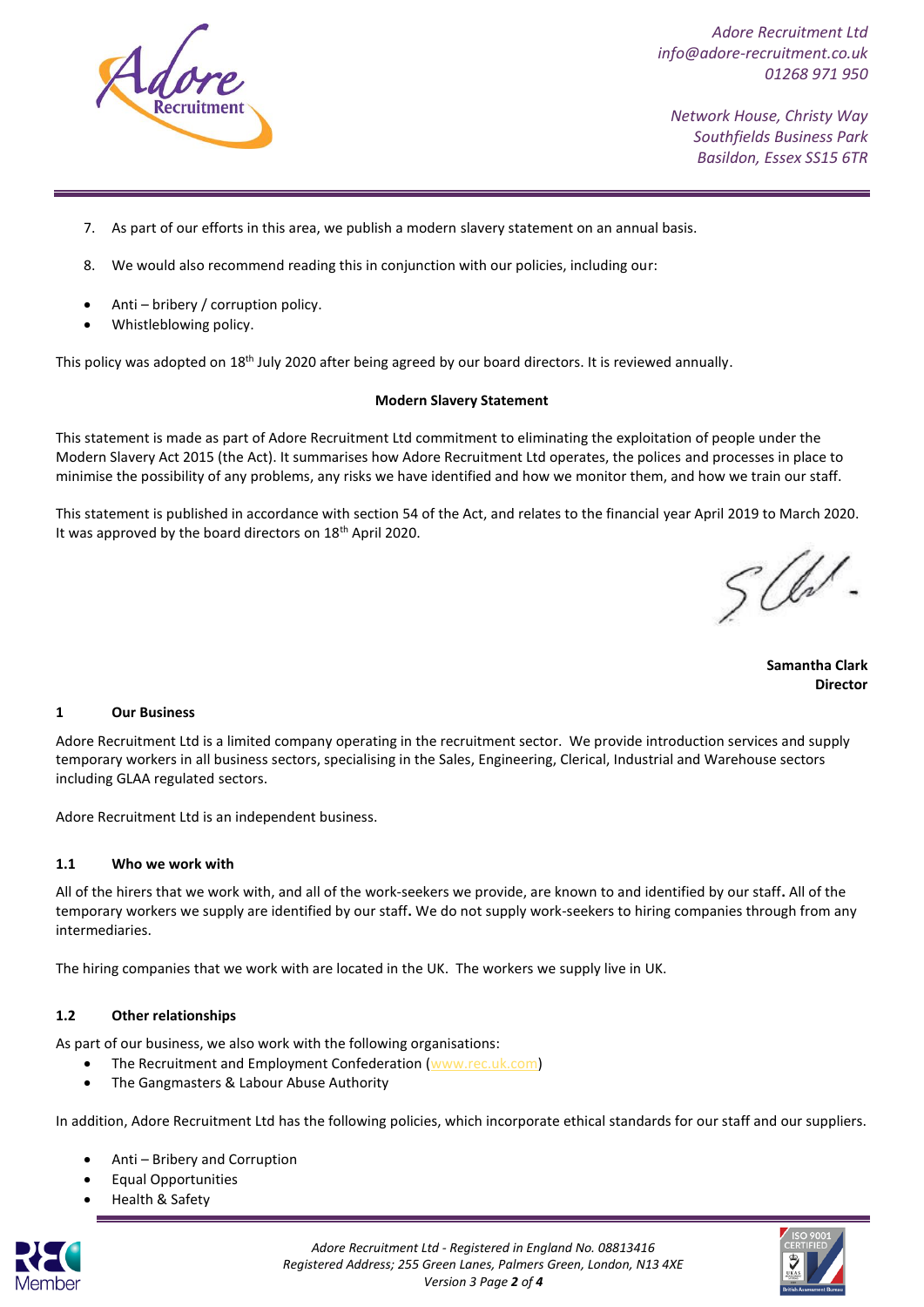

*Network House, Christy Way Southfields Business Park Basildon, Essex SS15 6TR*

- Misc. Leave
- Sickness
- Whistle Blowing
- **Complaints**
- **Maternity Leave**
- Paternity Leave
- Modern Slavery

### **1.3 Policy development and review**

Adore Recruitment Ltd policies are established by our directors based on advice from HR professionals, industry best practice and legal advice. Or as needed to adapt to changes.

## **2 Our Processes for Managing Risk**

In order to assess the risk of modern slavery, we use the following processes with our suppliers:

- We conduct audits before entering into a commercial relationship with any business where there is the potential for risk. These audited businesses form the basis of our preferred supplier list.
- We review the potential for risk at regular intervals, including the possibility of re-auditing a supplier or conducting spot checks.

After due consideration, we have not identified any significant risks of modern slavery, forced labour, or human trafficking in our supply chain. However, we continue to be alert to the potential for problems.

Additionally, we have taken the following steps to minimise the possibility of any problems:

- We reserve the right to conduct spot-checks of the businesses who supply us, in order to investigate any complaints.
- We collaborate with our suppliers in order to improve standards and transparency across our supply chain.
- Only senior members of staff who have undergone appropriate training for assessing modern slavery risks in the supply chain are authorised to sign contracts and establish commercial relationships in any area where we have identified the potential for risk.
- We ensure that all of our suppliers are members of appropriate industry bodies and working groups.

Our staff are encouraged to bring any concerns they have to the attention of management.

### **3 Our Performance**

As part of monitoring the performance of Adore Recruitment, we track the following general key performance indicators:

- Company Policies
- ISO Audit
- Terms of Business
- KPI'S
- Timesheets
- Document Reviews
- Filing
- **Shredding**

Based on the potential risks we have identified, we have also established the following key performance indicators, which are regularly assessed by our board of directors: